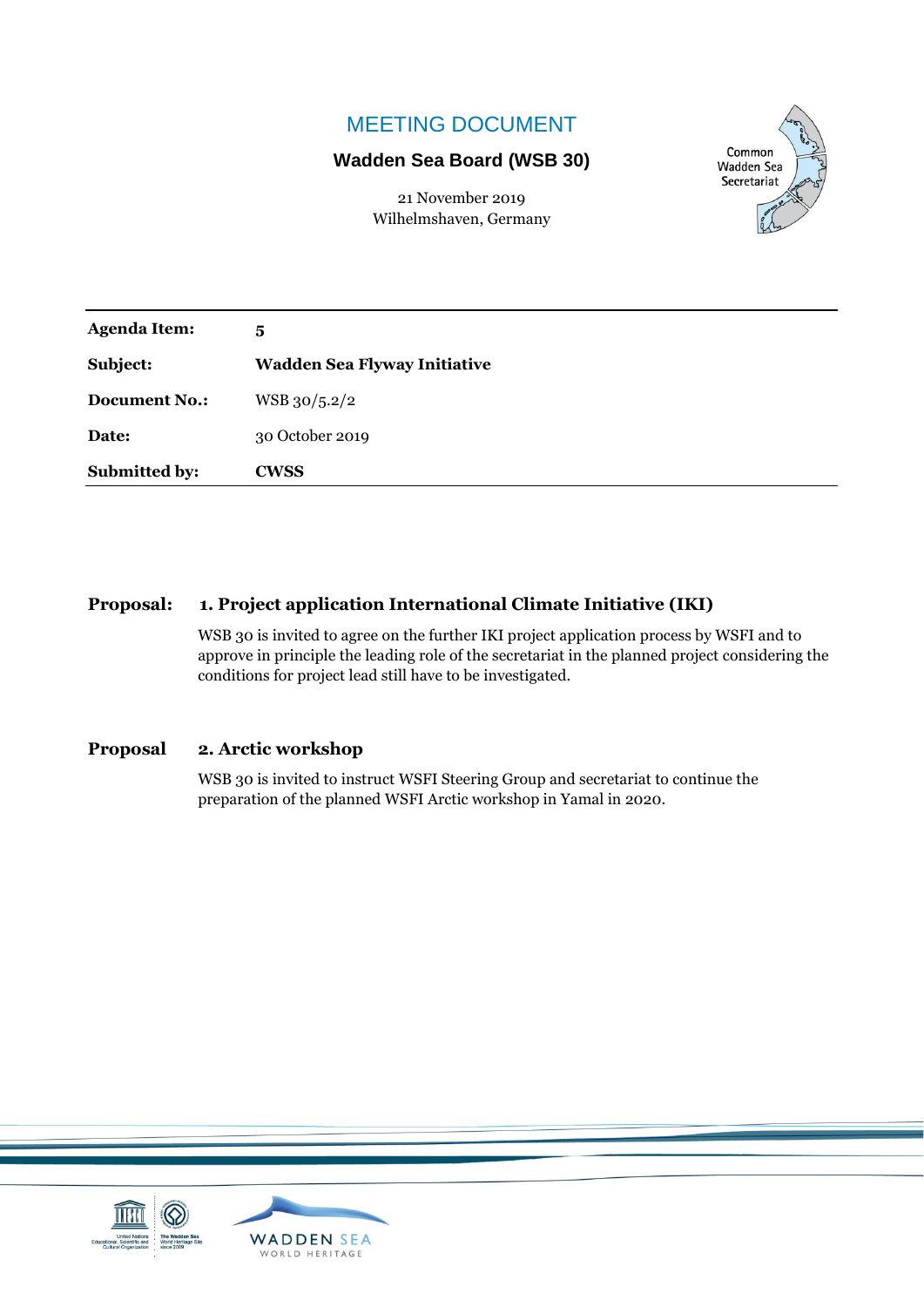# Wadden Sea Flyway Initiative

## **1. Project application International Climate Initiative (IKI)**

Since 2012 WSFI acted in the implementation of the WHC request rather on a short term basis with 1-2 year capacity building projects and monitoring financed on annual basis along the East Atlantic Flyway (EAF). This approach bears always the danger that the necessary continuous cooperation with WSFI partner network discontinues with the consequence of losing previously reached progress.

At the WSFI Steering Group 14 meeting in April 2019 BMU proposed to apply for a project within the International Climate Initiative (IKI). BMU is funding projects for conservation of biological diversity and adaptation of impacts due to climate change. The conservation of birds and wetlands along the East Atlantic Flyway (EAF) would thematically fit into the aims of IKI and would give WSFI the basis for a more continuous and sustainable cooperation in bird conservation with countries along the flyway.

IKI's application procedure consists of two stages:

- 1) At a **first stage**, a project outline form has to be completed and submitted through the on-line IKI platform. The date of the next IKI thematic project call is not clear yet, but is expected during November 2019. The outline will be compiled by a professional consultant paid by the secretariat and supported by a core drafting group and has to be delivered 4 month after the call.
- 2) In case of a successful outline, the lead partner will be invited in a **second stage** to present a formal and full project proposal within the next 8 months. Activities in the second stage (such as workshops or an appraisal mission) can be funded by IKI.

In October 2019 the WSFI Steering Group agreed that CWSS should take the lead and coordination role in the planned project. The IKI project should as part of the WSFI and as excellent example of international cooperation located at the partnership hub in Wilhelmshaven. The conditions for leading an IKI project have to be checked by the secretariat. It is expected that the amount of project coordination work at the secretariat is in the magnitude of the on-going WSFI coordination effort. Project management and accounting will be carried out by external consultants, which will be financed by the IKI project.

**Proposal** WSB 30 is invited to agree on the further IKI project application process by WSFI and to approve in principle the leading role of the secretariat in the planned project considering the conditions for project lead still have to be investigated.

## **2. Arctic workshop**

The Arctic and Nordic part of the EA flyway got less attention by WSFI despite being an area of huge importance as breeding grounds and moulting area for Wadden Sea birds. In the period of 2018-2022 the German presidency of the trilateral cooperation will focus on continuing the development of the WSFI to secure the Wadden Sea as hub for the EAF. This mandate makes it imperative to strengthen cooperation with countries in the northern part of the EAF. In order to initiate and resume Arctic cooperation on protection and conservation of migratory birds a workshop with Russian and WSFI experts and managers is planned in Russia in 2020. An international preparatory meeting with Russian participation was already held at BMU in October 2018 where the members gave input on objectives, content, expected results and formalities for the planned Arctic workshop.

Mr Evgeny Syroechkovskiy, AMBI Chair from Russia, got agreement of his Ministry to go further with the dialog on Arctic migratory bird conservation including the support of AMBI and CAFF. He made official contact with the vice-governor of the [Yamal-Nenets Autonomous District](https://goo.gl/maps/mvfSnmvz8H5Np6Y86) in Siberia, which is an important breeding area for Wadden Sea birds. The Russian regional authorities welcomed the activities and will support the proposed workshop. The workshop will be held preferably in April 2020. Because Mr. Sergio Albaina position as AMBI coordinator at the secretariat was discontinued, it is not clear if the secretariat or an external consultant will coordinate the workshop.